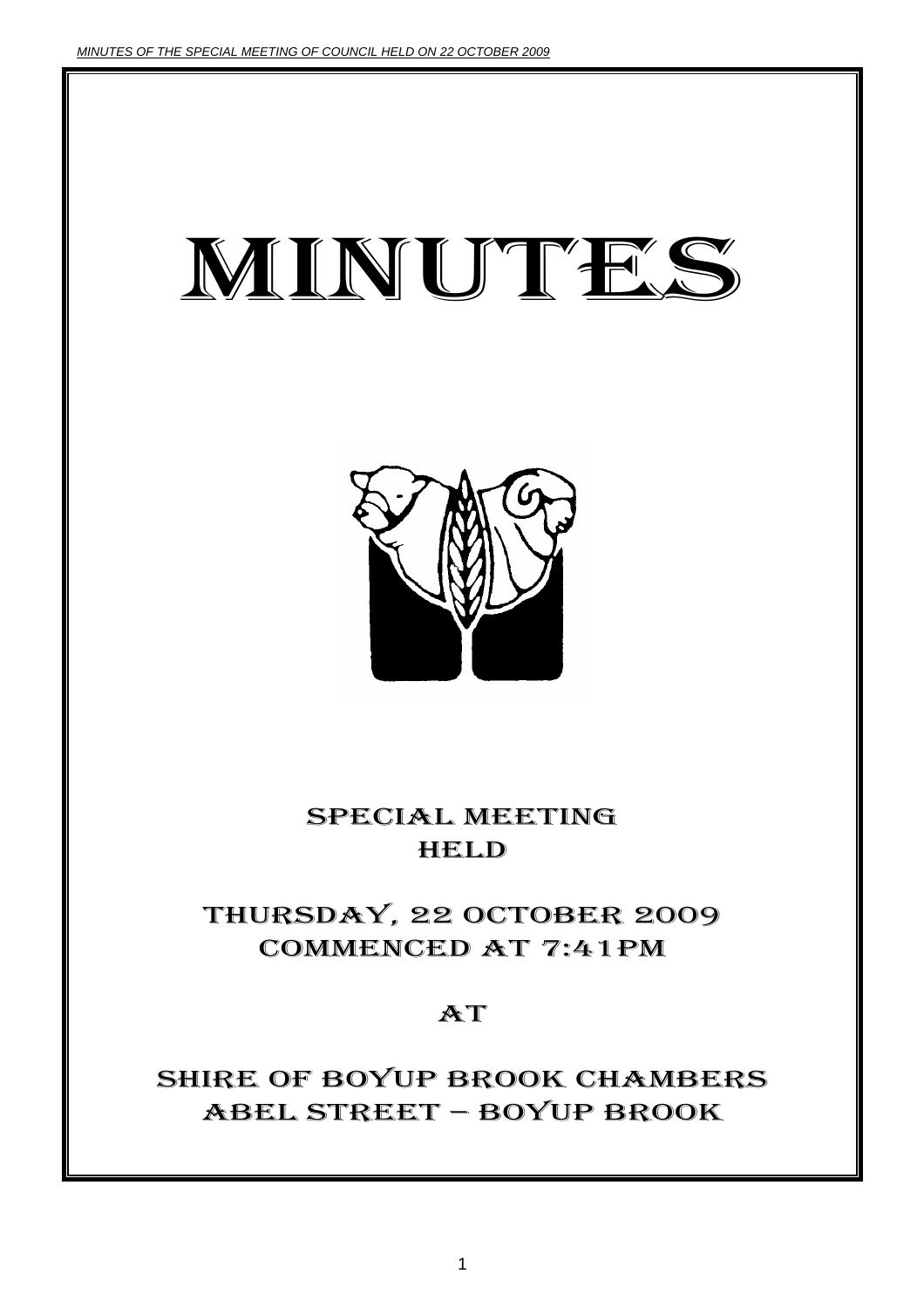# TABLE OF CONTENTS

|    | 1. | RECORD OF ATTENDANCE/APOLOGIES/LEAVE OF ABSENCE PREVIOUSLY APPROVED 3 |  |
|----|----|-----------------------------------------------------------------------|--|
|    |    |                                                                       |  |
|    |    |                                                                       |  |
|    |    |                                                                       |  |
|    |    |                                                                       |  |
| 4. |    |                                                                       |  |
|    |    |                                                                       |  |
|    |    |                                                                       |  |
|    |    |                                                                       |  |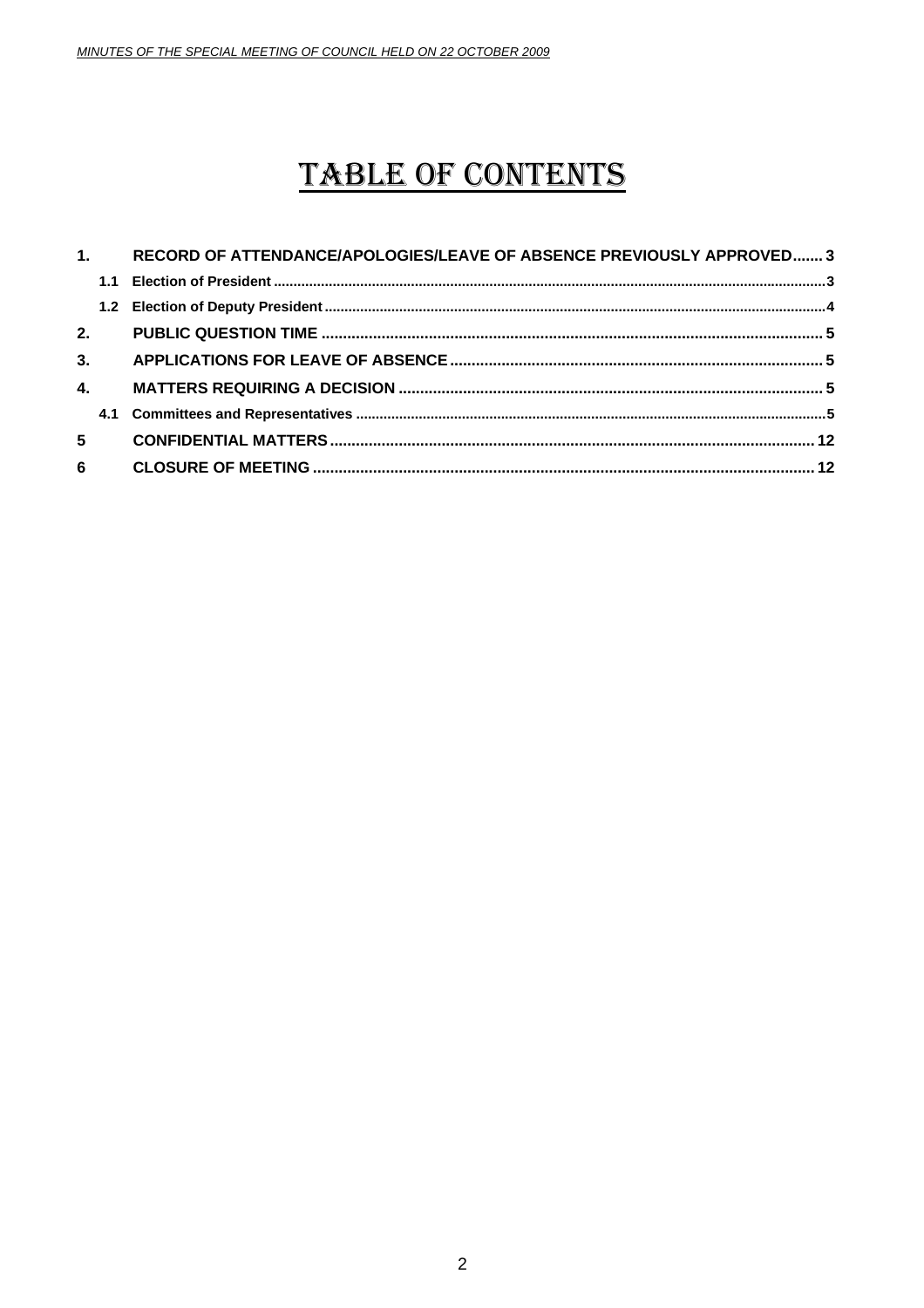#### <span id="page-2-0"></span>**1. RECORD OF ATTENDANCE/APOLOGIES/LEAVE OF ABSENCE PREVIOUSLY APPROVED**

#### 1.1 **Attendance**

Cr E Biddle Cr T Doust Cr R Downing Cr M Giles Cr T Ginnane Cr K Lamshed Cr P Marshall Cr B O'Hare Cr T Oversby

STAFF: Mr Alan Lamb (Chief Executive Officer) Mr John Eddy (Manager of Works and Services) Mr Keith Jones (Manager of Finance)

1.2 Apologies

Nil

1.3 Leave of Absence

Nil

#### 1.4 **Declaration of Office- Newly Elected Councillors**

The newly elected persons are required to make a declaration before they can act in the capacity of a Councillor.

Prior to the meeting opening officially the following persons made a declaration and it was witnessed by Mr John Eddy J.P.:-

Thomas James Oversby Terence James Ginnane Eric Biddle Anthony John Raymond Doust Michael John Giles

 Section 2.29 of the Local Government Act 1995, as amended, and part (3) section (13) of the Local Government (Constitution Regulations1998) as amended, prescribes the format to be used.

Meeting opened at 7:41pm

#### 1.1 **Election of President**

The Chief Executive Officer took the position of Presiding Person.

Council is required by the Local Government Act 1995 to elect a Councillor as President at the first meeting after the Bi Annual Elections. The term of office for the

President begins after this election and continues until the next Ordinary Councillor Elections – usually (2) years.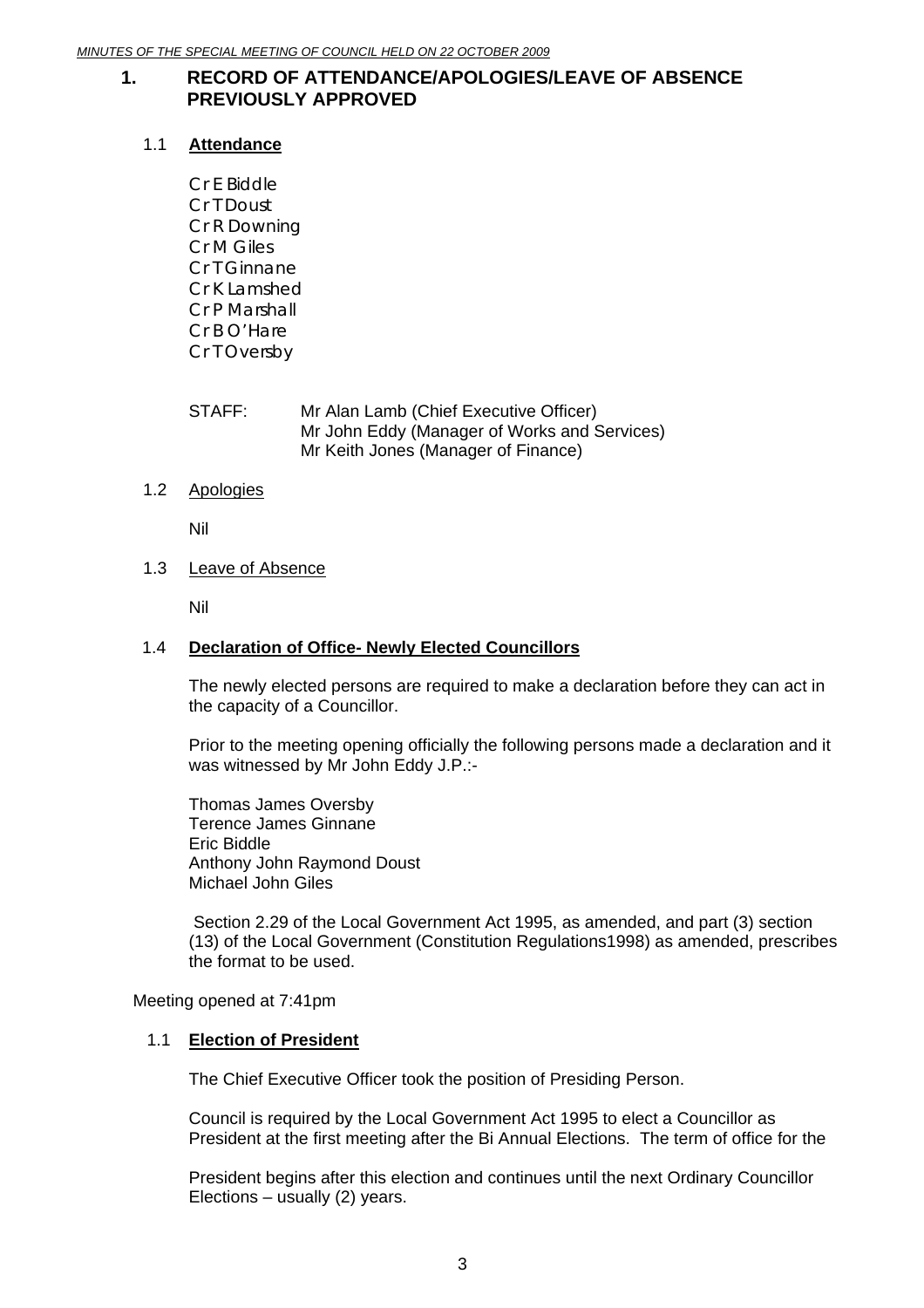#### <span id="page-3-0"></span>*MINUTES OF THE SPECIAL MEETING OF COUNCIL HELD ON 22 OCTOBER 2009*

Nominations for the position of President must be in writing and given to the Chief Executive Officer before the meeting or at the meeting itself after the Chief Executive Officer calls for nominations. Councillors may nominate themselves or be nominated by another Councillor, however when being nominated by someone else the Councillor nominated must accept the nomination either in writing or orally at the meeting.

At the time the agenda was prepared; two nominations had been received from Councillors Roger Downing and Terry Ginnane nominating themselves for the position of President.

It has been suggested that nominees be given the opportunity to speak before the election process commences and unless there is a call for this not to happen the intention if for this to occur after the call for nominations and before the ballot process begins.

As more than one nomination was received, ballot papers will be prepared and Councillors are to vote by secret ballot. The votes will be counted and the outcome will be decided on a first past the post system. The Chief Executive Officer will advise those present of the result of the election and declare the successful Councillor elected.

The person elected will be required to make a declaration of office as President as per section 1.4 of this agenda.

Councillor Downing stated that he wished to withdraw his nomination.

In the absence of any further nominations the Chief Executive Officer declared Cr Ginnane elected Shire President unopposed.

Mr John Eddy J.P. then proceeded to perform the declaration of office for the newly elected Shire President Cr Ginnane.

Councillor Ginnane as the newly elected Shire President became the Presiding Person.

#### 1.2 **Election of Deputy President**

Council is required by the Local Government Act 1995 to elect a Councillor as Deputy President at the first meeting after the Bi Annual Elections. The term of office for the Deputy President begins after this election and continues until the next Ordinary Councillor Elections – usually (2) years.

Nominations for the position of Deputy President must be in writing and given to the Chief Executive Officer before the meeting or at the meeting itself after the Shire President calls for nominations. Councillors may nominate themselves or be nominated by another Councillor, however when being nominated by someone else the Councillor nominated must accept the nomination either in writing or orally at the meeting.

At the time the agenda was prepared, no nominations had been received for the position of Deputy President.

If more than one nomination is received, ballot papers will be prepared and Councillors are to vote by secret ballot. The votes will be counted and the outcome will be decided on a first past the post/preferential system. The Chief Executive Officer will advise those present of the result of the election and declare the successful Councillor elected.

The person elected will be required to make a declaration of office as Deputy President as per section 1.4 of this agenda.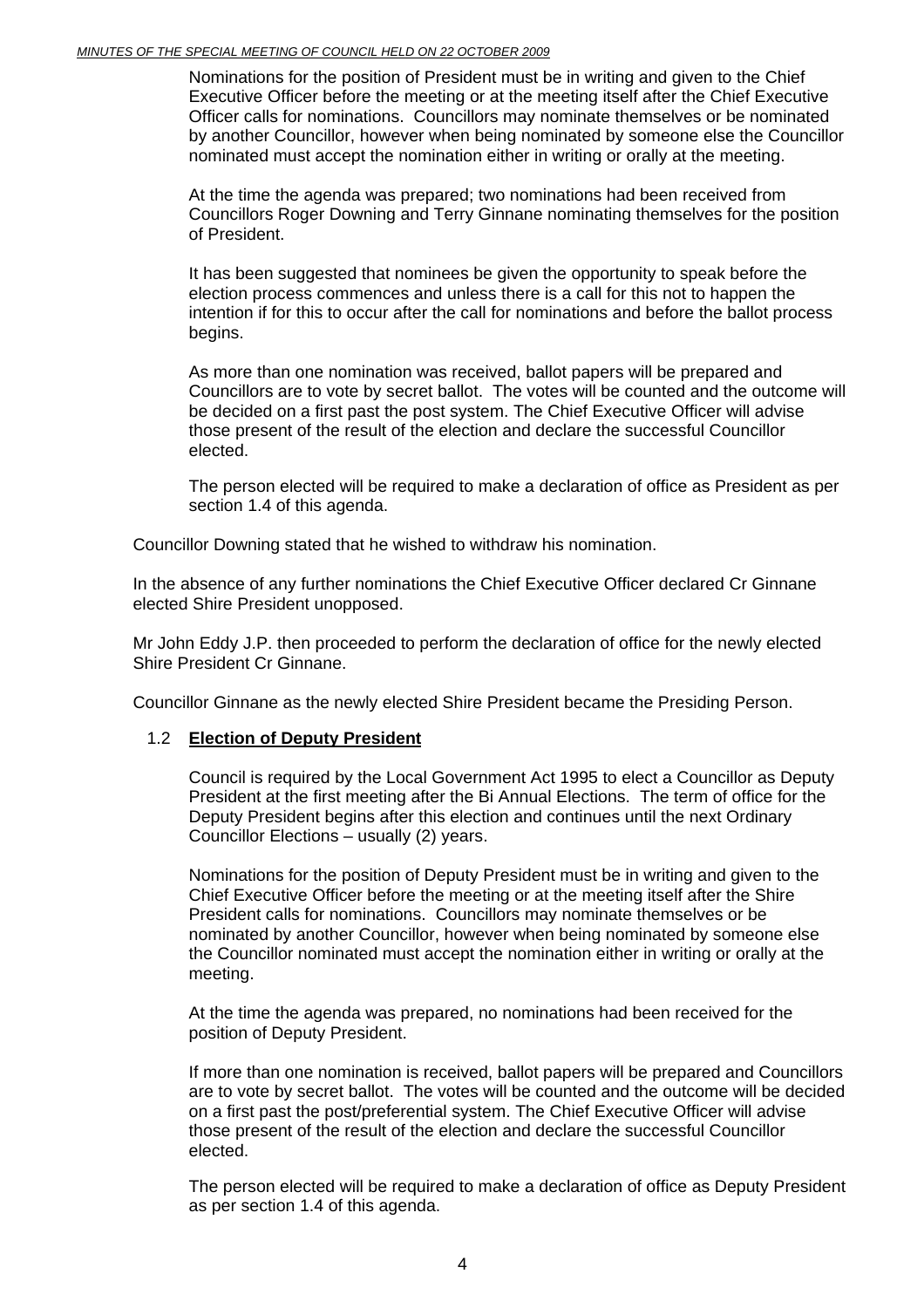<span id="page-4-0"></span>Cr Oversby nominated Cr Downing for Deputy Shire President however Cr Downing declined.

Cr Doust nominated himself for the position of Deputy Shire President.

In the absence of any further nominations the Presiding Person declared Cr Doust elected Deputy Shire President unopposed.

Mr John Eddy J.P. then proceeded to perform the declaration of office for the newly elected Deputy Shire President Cr Doust.

#### **2. PUBLIC QUESTION TIME**

#### 2.1 Response to Previous Public Questions Taken on Notice

Nil

2.2 Public Question Time

Nil

#### **3. APPLICATIONS FOR LEAVE OF ABSENCE**

Nil

#### **4. MATTERS REQUIRING A DECISION**

#### **4.1 Committees and Representatives**

At the ordinary meeting held 15/11/2007 Council resolved that "All appointments to expire on the date of the next ordinary election of Councillors". Therefore all appointments ceased 17 October 2009. It is taken that the term "appoint" refered to committees and delegations and so all committees appointed by Council and all delagations have now ceased. Therefore Council may wish to review its committees and delegations to other committees/bodies.

There is no requirement for these matters to be dealt with at this time and Council may wish to ether deal with all or some at this meeting or defer all or some till a future meeting of Council.

In dealing with the matter of committees, Council will need to determine if it requires committees, their role, responsibilities and delegation if any. Similarly, Council needs to consider what representatives are required for community organizations for the next two years. It is important that there is a clear understanding of the purpose and role of either committees or representatives.

There are several committees that Council is required by legislation to appoint, these including:-

- Audit Committee
- **LEMC Committee**

Council will also need to appoint (4) Councillors and the Chief Executive Officer in accordance with the Annual Awards process policy, to consider nominations for Citizen of the Year, Young Achiever of the Year and Sports Person of the Year. The policy provides the panel with the authority to make the selection without any further reference to Council.

It will be noted that the officer recommendation includes the name and functions of each committee. As stated at the start of this item, Council should consider the need, if any, for committees, what it wants them to do and what, if any, powers it want to give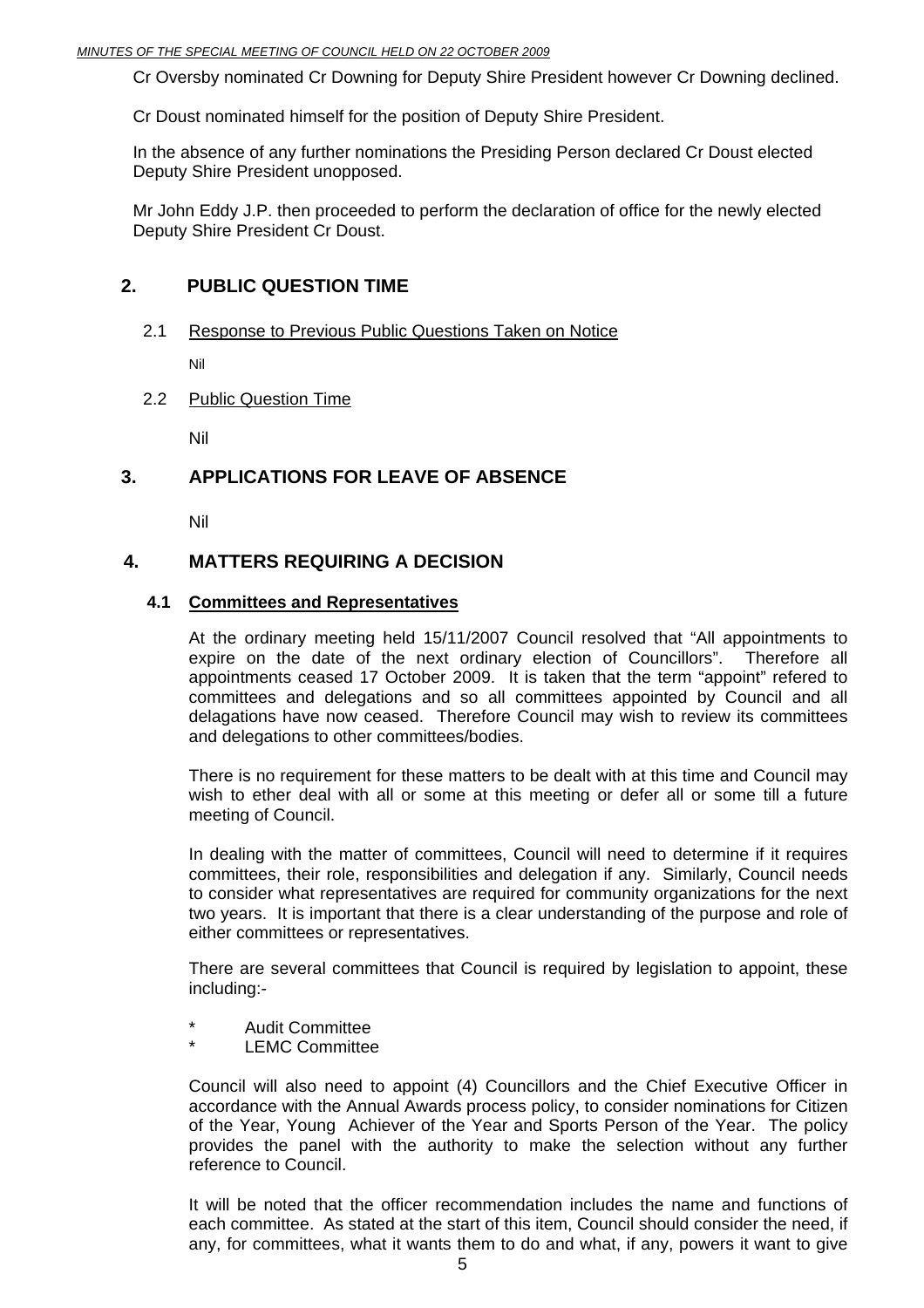#### *MINUTES OF THE SPECIAL MEETING OF COUNCIL HELD ON 22 OCTOBER 2009*

them. The following recommendation is based on the current position, input from Councillors and others and it is important to note that this is a suggestion only for Council's consideration. There is no restriction on the timing of the appointment of committees or on the winding up of committees other than what Council sets and it is noted that the resolution that set many committees and appointed delegates made in 2007 provided that the term these be till the next ordinary election. The following recommendation includes a similar provision. The Heated Multi Purpose Therapeutic Pool Committee was appointed in July and it was assumed that this would be covered by the 2007 resolution that set the term of all appointments. The Heated Multi Purpose Therapeutic Pool Committee is therefore included in the recommendation so that Council had the opportunity to decide whether or not it needed to retain this committee. On the other hand, The Bush Fire Advisory Committee was appointed by Council at its 20 June 2009 meeting for the 2009/10 year and so the term of the committee was set and there is no reason to review its membership. However Council may wish to deal with this committee every two years in the same way it deals with all other appointments and so this committee is has been included in the recommendations to facilitate this. It should be noted that the recommended committee membership is taken directly from Council's resolution of 20 June 2009.

Councillors will note that the Strategic Planning Committee has been included as a new potential committee. It is suggested that with so many long range and big picture matters to be dealt with Council might benefit from having things looked at in more detail my a committee. It will also be noted that the recommendation is that all Councillors be members of this committee because of its importance. The recommendation is that it be given no powers other that to loo into matters and report back to Council. It is suggested that this committee meet at least every quarter and more often if need be. It may be an advantage if the quorum for this committee could be reduced to say four members rather than the five that would otherwise be required, however this is not possible as is explained in the following paragraph.

It should be noted that Council may set the quorum for committee meetings as provided for in the local Government Act as follows;

#### *5.15. Reduction of quorum for committees*

 *The local government may reduce\* the number of offices of committee member required for a quorum at a committee meeting specified by the local government if there would not otherwise be a quorum for the meeting.* 

However this option has been lost by the following clause in Council's Standing Orders Local Law;

#### *3.1 Quorum at Meetings*

In accordance with the Act, the quorum at all meetings of Council and its committees shall be a minimum of 50% of the total number of places whether vacant or not.

With respect to the Local Emergency Management Committee recommended membership that includes Council staff, it is noted that the Local Government Act (5.10) provides as follows;

- (5) If at a meeting of the council a local government is to make an appointment to a committee that has or will have an employee as a member and the CEO informs the local government of his or her wish —
	- (a) to be a member of the committee; or
- (b) that a representative of the CEO be a member of the committee,

 the local government is to appoint the CEO or the CEO's representative, as the case may be, to be a member of the committee.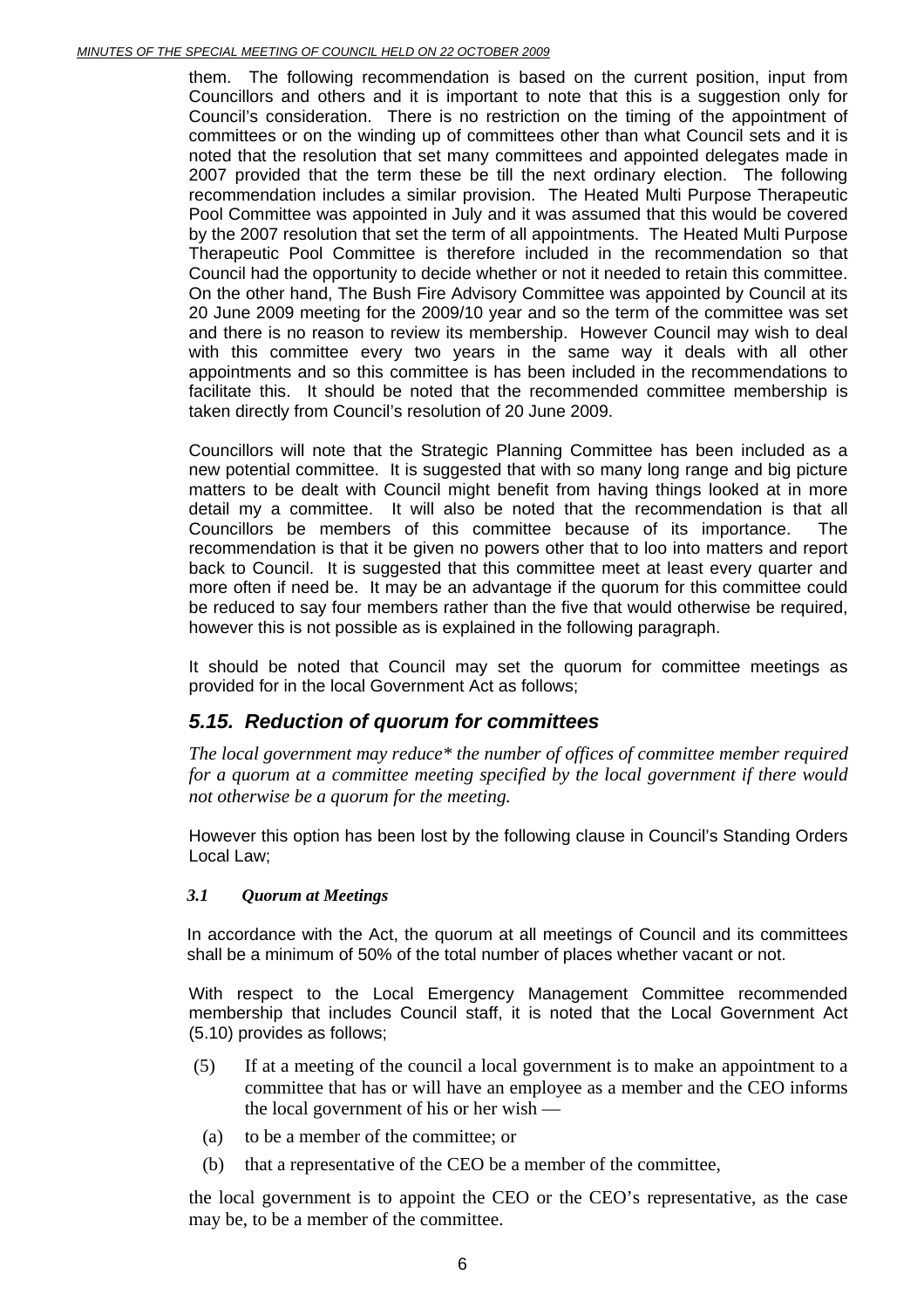It is advised that the CEO endorses the staff members listed in the recommendation.

It should be noted that a similar provision exists for the President as is as follows (5.10);

 (4) If at a meeting of the council a local government is to make an appointment to a committee that has or could have a council member as a member and the mayor or president informs the local government of his or her wish to be a member of the committee, the local government is to appoint the mayor or president to be a member of the committee.

There are several industry organisations that Council will need to appoint delegates for. These include:-

- South West Zone W A Local Government Association
- Warren Blackwood Strategic Alliance
- \* Main Roads Regional Road Group

#### **OFFICER RECOMMENDATION**

**That the following Committee/Representatives be appointed:-** 

- **1. Audit and Finance Committee (3) Councillors. The function/role of the audit committee be as follows:** 
	- **a) is to provide guidance and assistance to the Council**
		- **i. as to the carrying out of its functions in relation to audits;**
		- **ii. as to the development of a process to be used to select and appoint a person to be the auditor; and**
	- **b) may provide guidance and assistance to the Council as to**
		- **i. matters to be audited;** 
			- **ii. the scope of the audit;**
			- **iii. its functions under Part 6 of the Local Government Act 1995 that relate to financial management; and**
			- **iv. the carrying out of its functions relating to other audits and other matters related to financial management.**
	- **c) is to conduct quarterly budget reviews and report to Council.**

 **That Cr………………………………………………..….. That Cr………………………………………………..…..** 

 **That Cr………………………………………………..….. be appointed to Council's Audit Committee.** 

**2. Citizen of the Year, Young Achiever of the Year and Sports Person of the Year Committee – 4 Councillors and the CEO, the function of the committee to be as setout in Council's Annual Awards process policy. That Cr………………………………………………..….. That Cr………………………………………………..….. That Cr………………………………………………..….. and the Chief Executive Officer be appointed to Council's Annual Awards Committee.**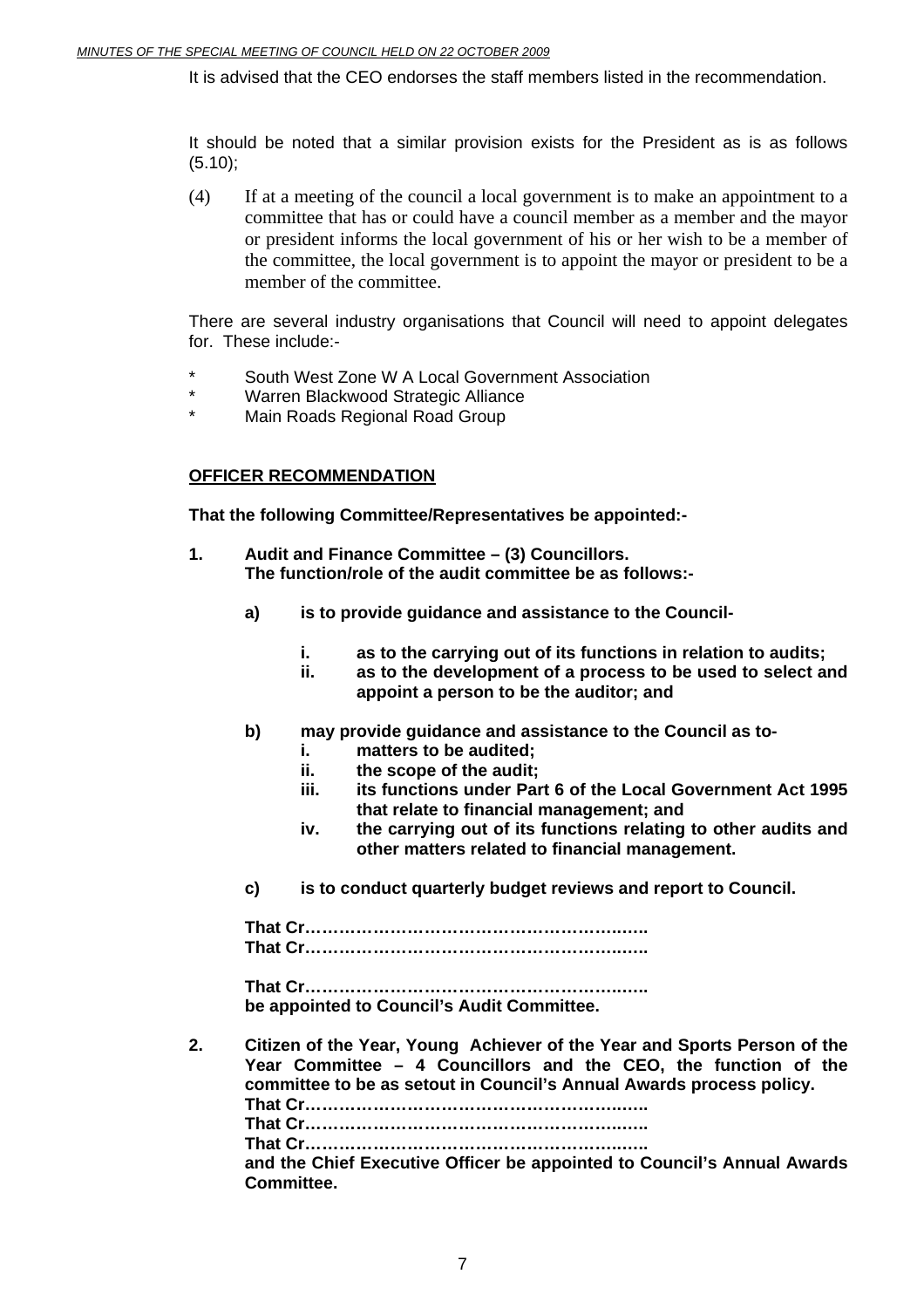#### **3. Local Emergency Management Committee-The roles and reasonability's of this committee are to be as set out in the Emergency Management Act 2005 That Cr………………………………………………..…..be appointed as the Council Representative on the LEMC Committee and that the following persons also be appointed to be members of the Committee:**

**Police Sgt Jenny Sara SC Wade** 

**Fire & Rescue Services Gyula Bogar (Captain) David Millington** 

**St John's Ambulance Colin Barron** 

**Boyup Brook Health Service Carol Jones** 

**Boyup Brook Medical Service Linda Daleboudt** 

**Boyup Brook Bush Fire Brigade Kevin Henderson Cr Terry Ginnane** 

**Department of Agriculture Evan Armstrong** 

**Department for Child Protection – Collie Anna Huxtable Nicole Mitchell** 

**FESA Merv McNamara (Area Manager) Vikram Cheema (CEMO)** 

**Shire of Boyup Brook John Eddy Geoff Carberry** 

**Community Member Graham Calley** 

**4. Bush Fire Advisory Committee-**

**That Cr………………………………………………..…..be appointed as the Council Representative on the Bush Fire Advisory Committee.**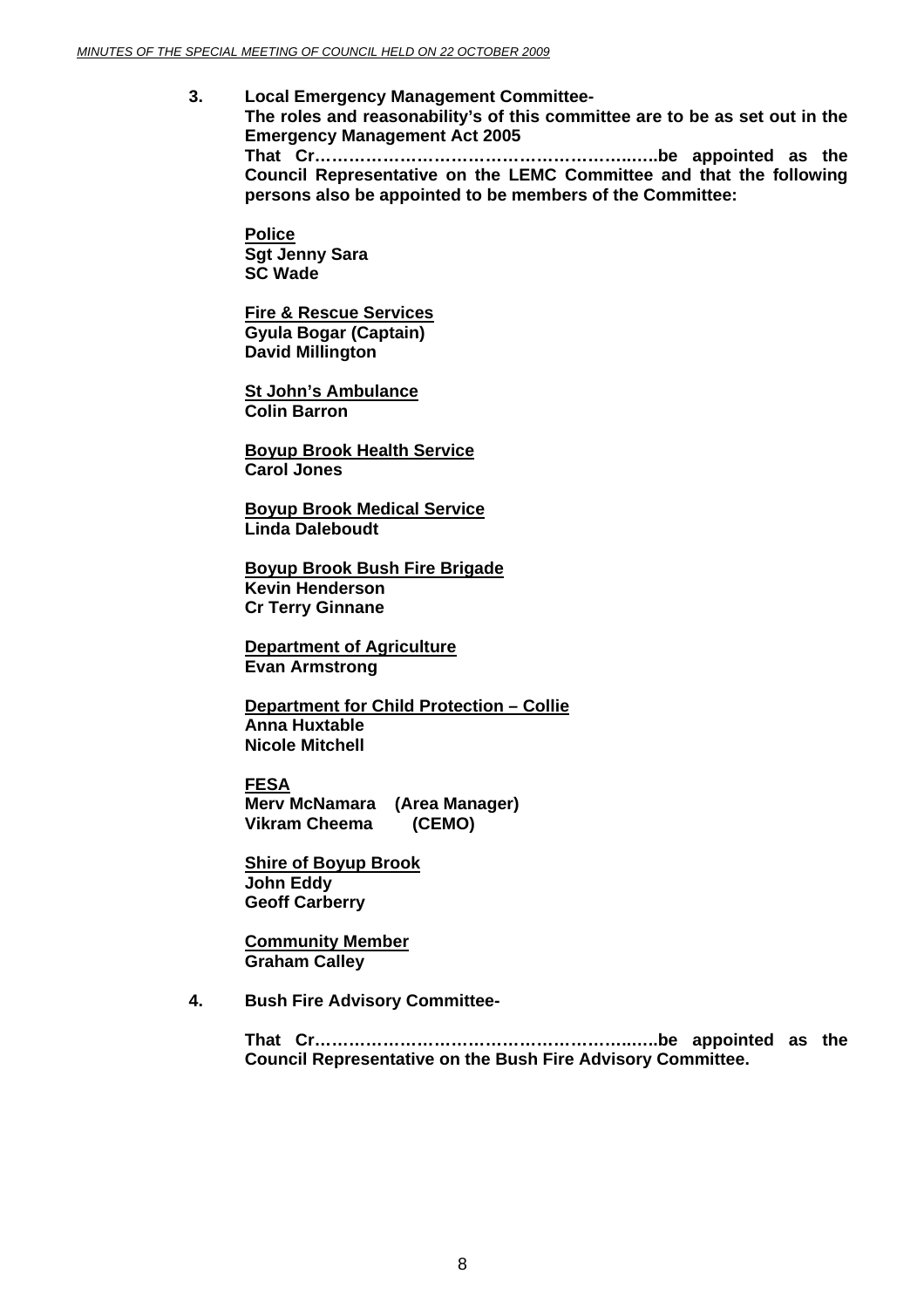**5. Parks and Gardens Committee –** 

**The purpose of this committee is to provide advice and recommendations to Council on enhancing town sites and the cemetery. The membership is to be three Councillors and up to four community members.** 

 **That Cr………………………………………………..….. That Cr………………………………………………..….. That Cr………………………………………………..….. be appointed to Council's Parks and Gardens Committed and that nominations be called for up to four community member positions on the committee.** 

**6. Strategic Planning Committee-The purpose of this committee is to review forward planning (including asset management, financial and strategic plans; town planning scheme, associated strategies and policies; and options for working with other Local Governments through Regional Organizations of Councils, or the like, to achieve greater efficiencies in operation and greater benefits for the community) and report back to Council. The Committee membership will be all Councillors and the Chief Executive Officer and the Committee will meet once per quarter. The quorum for this committee will be four members.** 

**That all members of Council and the Chief Executive Officer be appointed to Council's Strategic Planning Committee.** 

**7. Heated Multi Purpose Therapeutic Pool Committee-**

**The purpose of this committee is to pursue costings and funding applications for construction of the heated multi purpose therapeutic pool.** 

**That Cr………………………………………………..…..and the Chief Executive Officer be appointed as the Council Representatives on the Heated Multi Purpose Therapeutic Pool Committee and that the following persons also be appointed to be members of the Committee; Ms Sue White Mr Bob Sutcliffe** 

- **8. That Cr………………………………………………..…..be appointed as the Council Representative on the Main Road Regional Road Group**
- **9. That Cr………………………………………………..…..be appointed as the Council Delegate and That Cr………………………………………………..be appointed as the Deputy Delegate for the South West Zone Western Australian Local Government Association.**
- **10. That Cr………………………………………………..…..be appointed as the Council Delegate and Deputy Delegate for the Warren Blackwood Strategic Alliance.**
- **11. That Cr………………………………………………..…..be appointed as the Council Delegate/Representatives on the Rylington Park Management Committee (inc).**
- **12. That Cr…………………………………………………….be appointed as the Council Delegate/Representative on the Blackwood River Valley Marketing Association.**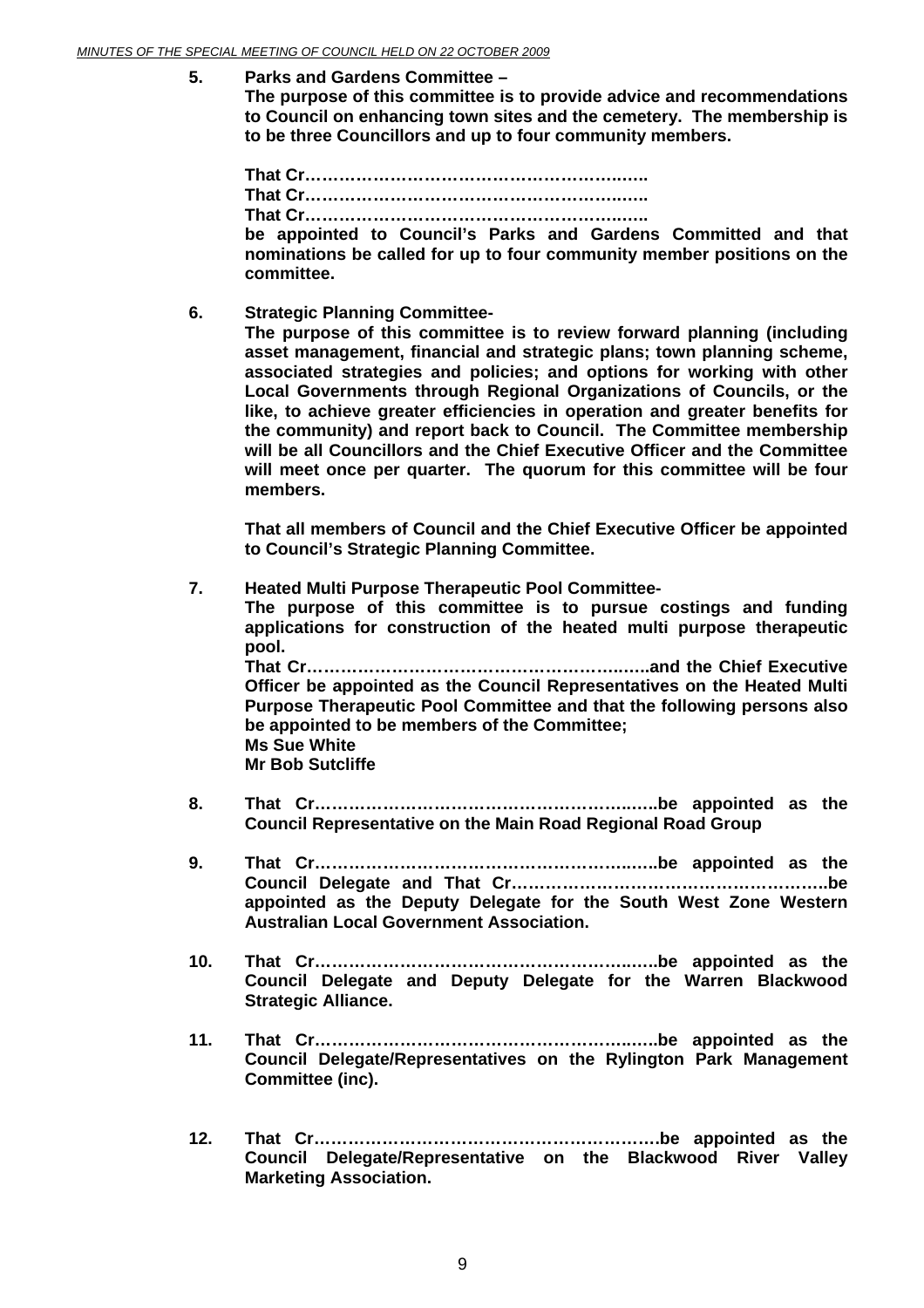- **13. That Cr…………………………………………………….be appointed as the Council Delegate/Representative on the Boyup Brook Tourism Association**
- **14. That Cr…………………………………………………….be appointed as the Council Delegate/Representative on the Boyup Brook Telecentre Management Committee.**
- **15. That the appointment of any further committees be considered as required.**
- **16. That all appointments expire on the date of the next ordinary election of Councillors.**

#### **COUNCIL DECISION – ITEM 4.1**

#### **MOVED: Cr Giles SECONDED: Cr O"Hare**

**That Cr Lamshed, Cr Oversby, Cr Biddle and Cr Ginnane be appointed to Council's Annual Awards Committee to determine the Citizen of the Year, Young Achiever of the Year and Sports Person of the Year.** 

#### **CARRIED 9/0 Res 221/09**

**MOVED: Cr Ginnane SECONDED: Cr Giles** 

**That Cr Ginnane be appointed as the Council Representative on the LEMC Committee and that the following persons also be appointed to be members of the Committee:** 

**Police Sgt Jenny Sara SC Wade** 

**Fire & Rescue Services Gyula Bogar (Captain) David Millington** 

**St John Ambulance Colin Barron** 

**Boyup Brook Health Service Carol Jones** 

**Boyup Brook Medical Service Linda Daleboudt** 

**Boyup Brook Bush Fire Brigade Kevin Henderson Cr Michael Giles** 

**Department of Agriculture Evan Armstrong** 

**Department for Child Protection – Collie Anna Huxtable Nicole Mitchell**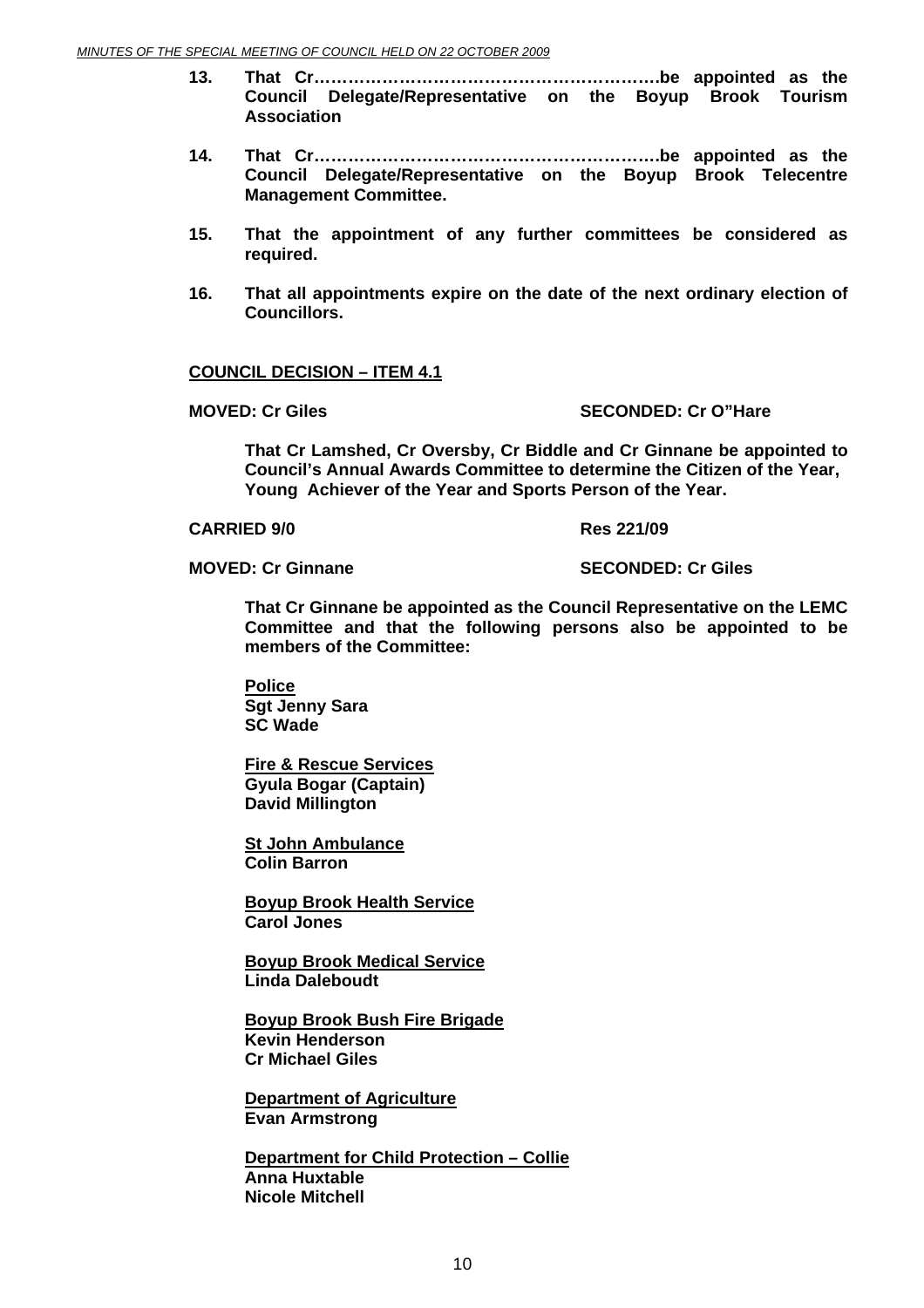**FESA**

**Merv McNamara (Area Manager) Vikram Cheema (CEMO)** 

**Shire of Boyup Brook John Eddy Geoff Carberry** 

**Community Member Graham Calley** 

#### **CARRIED 9/0 Res 222/09**

**MOVED: Cr Ginnane SECONDED: Cr O'Hare** 

**That Cr Giles be appointed as the Council Representative on the Bush Fire Advisory Committee.** 

**CARRIED 9/0 Res 223/09** 

**MOVED: Cr Lamshed SECONDED: Cr Biddle** 

**That Cr Giles be appointed as the Council Representative on the Main Road Regional Road Group** 

| <b>CARRIED 9/0</b> | <b>Res 224/09</b> |
|--------------------|-------------------|
|--------------------|-------------------|

**MOVED: Cr Giles SECONDED: Cr Lamshed** 

**That Cr Ginnane be appointed as the Council Delegate and that Cr Doust be appointed as the Deputy Delegate for the South West Zone Western Australian Local Government Association.** 

| <b>CARRIED 9/0</b> |  |
|--------------------|--|
|--------------------|--|

**CARRIED 9/0 Res 225/09** 

**MOVED: Cr Ginnane SECONDED: Cr Giles** 

**That Cr Ginnane be appointed as the Council Delegate for the Warren Blackwood Strategic Alliance.** 

**CARRIED 9/0 Res 226/09** 

**MOVED: Cr Oversby SECONDED: Cr Lamshed** 

**That Cr Marshall be appointed as the Council Delegate/Representatives on the Rylington Park Management Committee (inc).** 

| <b>CARRIED 9/0</b> | <b>Res 227/09</b> |  |
|--------------------|-------------------|--|
|                    |                   |  |

**MOVED: Cr Giles SECONDED: Cr O'Hare** 

**That Cr Lamshed be appointed as the Council Delegate/Representative on the Blackwood River Valley Marketing Association.** 

**CARRIED 9/0 Res 228/09**